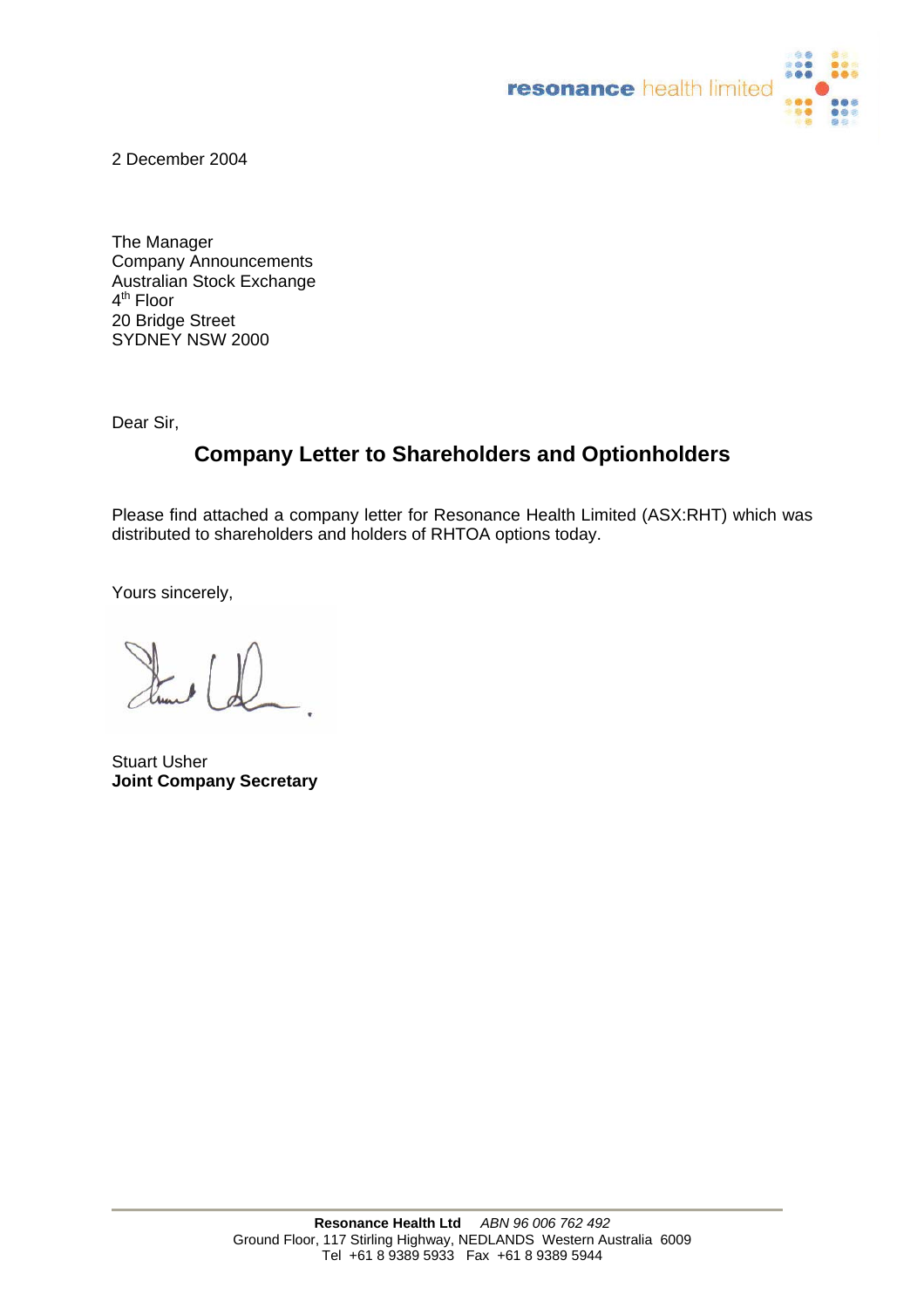resonance health limited

2 December 2004

Dear Shareholders and holders of RHTOA Options,

## **Amendment to Note 16(b) of the 2004 Annual Report**

Please note that two amendments need to be made to Note 16 (b) on page 34 of the Resonance Health Limited 2004 Annual Report.

1) The following sentence has been amended:

*The options are listed on the ASX and have an exercise price of \$0.15. if exercised prior to 8 December 2004.*

2) The following sentence does not apply and is deleted in full:

*For the period 9 December 2004 to the expiry date of the Options (15 January 2008), the exercise price will increase to \$0.40 cents per Share.* 

We can advise that these errors have not been repeated elsewhere and all holders of RHTOA options have been provided with the correct information previously through exercise of option forms and letters mailed to them on 28 October 2004 and 25 November 2004.

Attached is an amended copy of page 34 of the printed version of the Annual Report. The amended page will be inserted into all future copies of the 2004 Annual Report.

Yours faithfully,

STUART USHER **Joint Company Secretary**